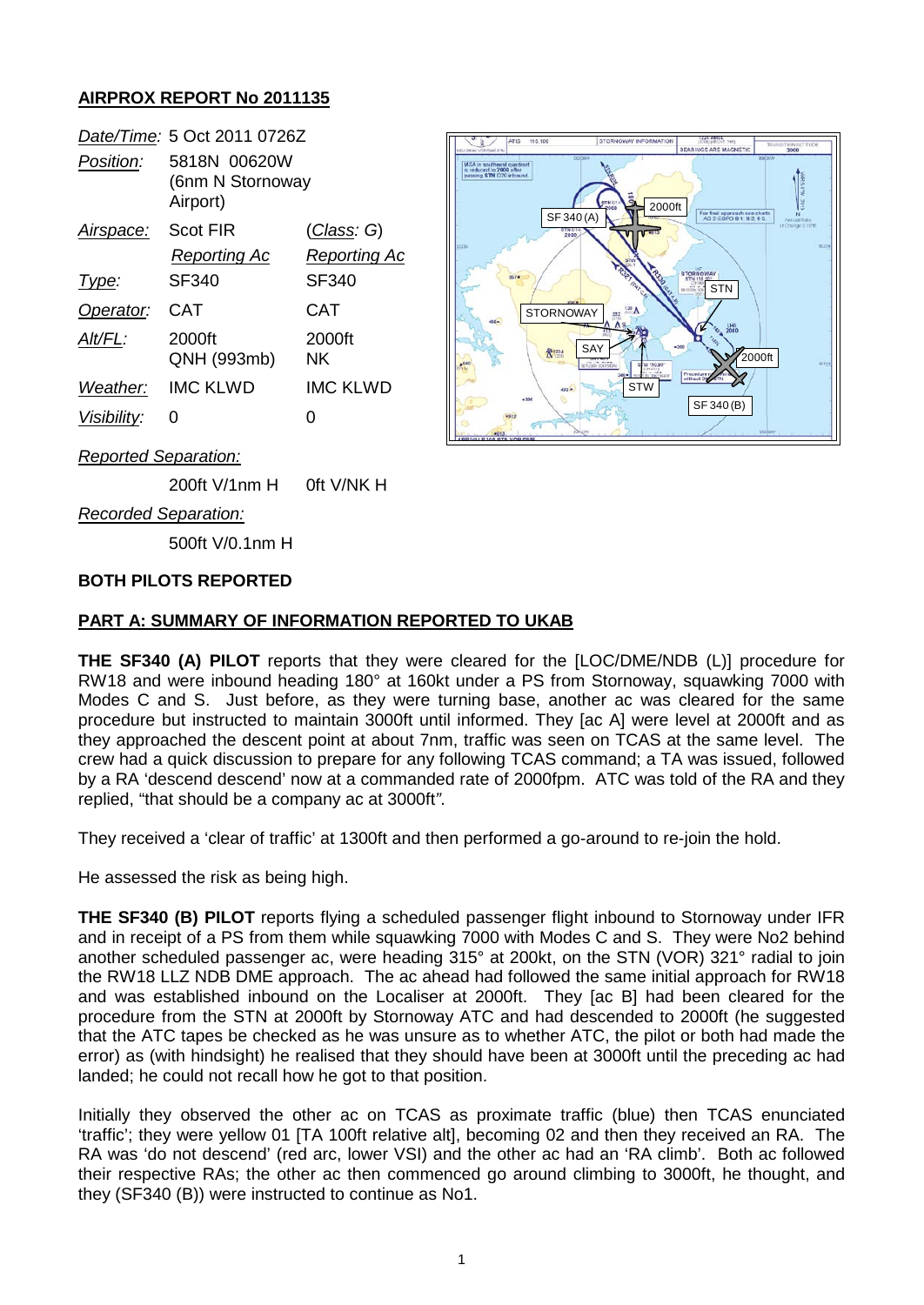He was uncertain of the range of the other ac as he was aware of it only from its TCAS indication.

He submitted an ASR to the company FSO and an Airprox report, assessing the risk as Medium to High.

UKAB Note (1): The pilot included a copy of the Approach Plate in use at the time.

**ATSI** reports that SF340 (A) was inbound Stornoway from Aberdeen and in receipt of a PS from Stornoway APP; meanwhile SF340 (B) was inbound Stornoway from Inverness also in receipt of a PS from Stornoway APP on the same frequency.

The Stornoway controller was providing a combined PS and ACS, had been on duty for 1:50 and was assisted in the Tower by an ATSA. The controller had been at the unit since January and, although previously validated elsewhere, was validated as a controller at Stornoway on 21 June.

The controller considered the operational duty as a 'normal' day and the workload, complexity and RTF loading were all described as 'moderate'. RW18 was in use, the surface was declared as 'wet' with no equipment unserviceabilities affecting the operation and there were no noted distractions.

ATSI had access to both pilots' reports, the controller's report and unit investigation, a transcription of the RT frequency in use and a radar recording of the Prestwick Multi-Radar Tracking system.

The METARS were:

METAR EGPO 050650Z 21014KT 9999 FEW009 SCT024 13/12 Q0993= METAR EGPO 050720Z 21012KT 9999 FEW009 SCT012 BKN020 13/12 Q0993=

The controller stated that a functioning DF was available in the tower and that he did not recall any 'visibility' to the NW i.e. neither ac was visible as they approached or left STN (VOR/DME).

SF340 (A) called Stornoway at 0713:08 descending to FL070 with 11nm to run to STN; a PS was agreed and the QNH was confirmed.

Inbound estimates for the STN are provided by Prestwick Centre (PC) about 7min in advance of the estimate for the beacon; a release is agreed and PC will ensure inbound ac are level separated. On receipt of the estimates for the two SF340s, the controller stated that he performed a mental check of all the details: level, release point, time; and ensured that the details were correct.

When determining which approach procedure to allocate the controller stated that ac order, QNH, and RW in use are all factored in. Commercial SF340s approaching from the SE generally fly the 'Initial Procedure' via STN when the weather precludes visual manoeuvring.

The controller stated that when two or more ac are presented in succession and their estimates are less than 10min apart, the second and successive ac are issued with an EAT. The landing interval at Stornoway is 1 every 10 min. The controller also stated that he perceived a need for expediency. This, he stated, came from the local operators who are reluctant to enter the hold if it is for only one hold. The controller noted that it remained at the controller's discretion as to whether or not successive ac are 'brought in' at intervals of less than 10min.

At 0713:38 the controller cleared SF340 (A) for the 'Initial Approach' and instructed the pilot to descend to altitude 2000ft. The Stornoway Initial Approach VOR STN RW18 procedure is promulgated as:

Arrival not below MSA. Overhead VOR/DME STN (IAF) at **3000** or as instructed by ATC (lowest altitude to start procedure from hold is **2000**). Fly outbound on VOR STN R330 (CAT A,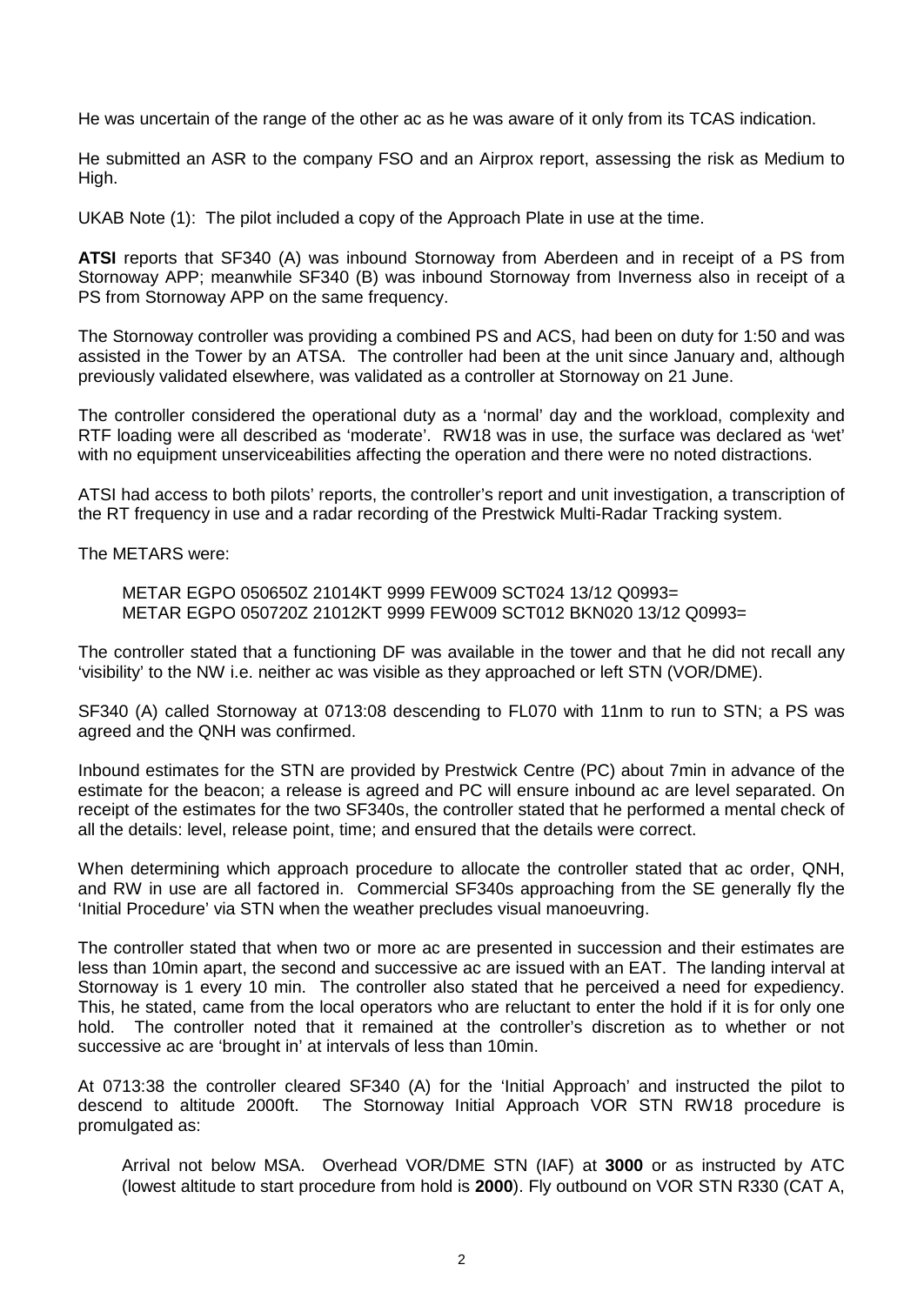B); VOR STN R321 (CAT C, D) descending to **2000**. At STN D14 turn right onto VOR STN R338 (QDM 158<sup>o</sup>) inbound to intercept and establish on LOC or FAT. When established continue with appropriate LOC or NDB(L) procedure.

SF340 (B)'s first call was at 0714:14, descending FL85 with 25nm to run to STN; a PS was agreed and the QNH confirmed.

The controller calculated that the two ac would arrive at STN with only 3min separation, which would have the effect of 'taking away the option of building in expediency' and the second ac [to arrive] would have to hold; therefore, he asked SF340(A) pilot for his STN estimate, which was given as 'minute 17'. The controller then asked SF340 (B), "*if you can reduce your speed what will be your estimate for the S T N";* the pilot replied with an estimate of minute 24 and the controller informed him that, based on that estimate, there would be no delay.

The controller explained that the requesting a speed reduction by SF340(B) had the effect of increasing the time separation (based on estimates) to 7min and created a 'different scenario' to manage, stating that, with only 7min between the ac there was still a option to send SF340(B) around the hold once; however, he judged that he could manage both the flights 'without delay' by making use of vertical separation and a "MATS Part 2 local separation, whereby the second ac could be descended once 5 DME or more from the STN outbound". (The unit report states that the second ac should not be descended until the first ac has landed).

At 0716:39 the controller instructed SF340 (B), "*not below flight level 85 initially you are cleared the initial approach from the S T N runway 18."* This was read-back correctly by the pilot.

The controller stated that it was quite normal to have two ac in the approach procedure during the first morning rotation; he also observed that the operator's schedule had four ac arriving at the aerodrome within 15min of each other (3 commercial passenger flights and one newspaper flight). However, all 4 corresponding departures were timed as being at 10 minute intervals.

At 0717:41 SF340 (A) reported overhead STN passing alt 5200ft and beacon outbound. The controller instructed SF340 (A), "*you're number one report localiser established or visual";* SF340 (B) was then given descent to FL065 and SF340 (A) was instructed to report passing 3000ft.

At 0720:37 SF340 (A) reported passing 3000ft. The controller then instructed SF340 (B) to descend to altitude 3000ft. [UKAB Note (2): This was correctly readback by the pilot at 0721:00.] The controller requested a level check from the SF340 (B), which was given as passing 5900ft, and instructed SF340 (B) to report beacon outbound.

SF340 (B) reported beacon outbound at 0723:41 and the controller replied, "*Roger you are number two report localiser established"* and the pilot replied, "*Wilco*"*.* [ATSI Note: Based on actual report times, there was then 6min between the ac].

The unit MATS Part 2 states:

'If there is a need to restrict descent, this should be stated **before** issuing a clearance for the IAP e.g. 'not below altitude 3000ft until advised, cleared LLZ/DME/NDB Runway 18, report Beacon outbound.' And stated **AGAIN** once the pilot has reported 'commencing the procedure' e.g. 'not below altitude 3000ft, report LLZ established'.

The radar replay showed that at 0723:41, SF340 (A) was at FL026 (altitude 2060ft) [Mode S SFL020] turning right to intercept the localiser and SF340 (B) was less than 1nm from STN descending through FL040 (altitude 3460ft) [SFL030].

At 0724:00 SF340 (B)'s SFL changed to 020 as the ac descended through FL036 (A3040).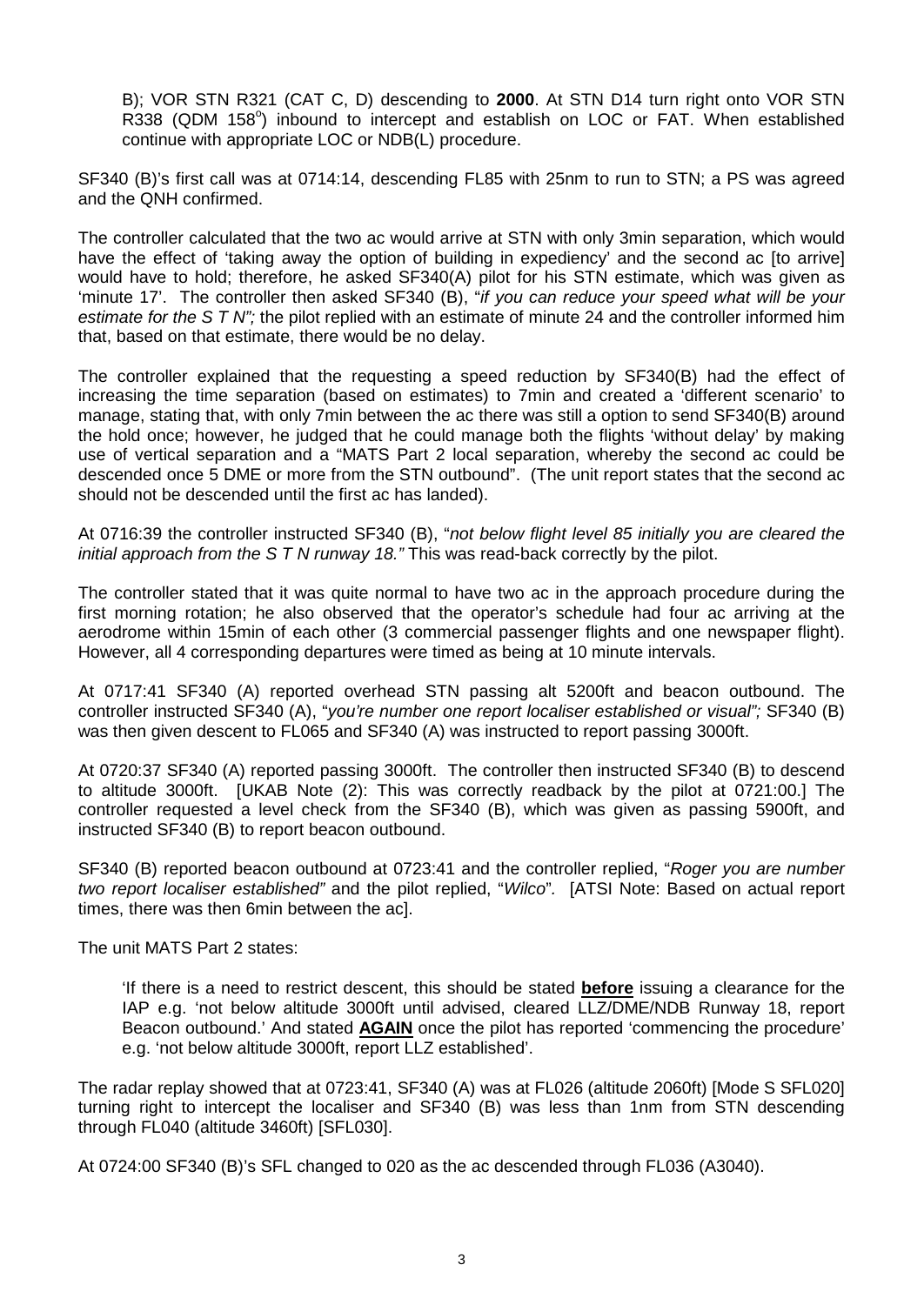SF340 (A) reported, *"localiser established nine and a half miles"* at 0724:01; the controller cleared the ac to land and at that point he assimilated that it would take it a further 3min to land. Estimating SF340 (B) as having with a speed of 4nm/min, he calculated that it would then be at about 12nm on the outbound leg. The controller stated that he was comfortable with this situation as, should the first inbound require a go-around, the unit's MATS Part 2 local separation standard would allow the second ac to be level changed with the first if the second ac was more than 5nm outbound.

At 0725:03 the radar replay showed SF340 (A) at 7.5nm on the final approach indicating FL026 (A2060) with SF340(B) in its 11 o'clock at a range of 5.3nm converging, also at FL026 (A2060). By 0725:24 the distance between the two ac had decreased to 3.2nm, the relative bearing and level being unchanged.

At 0725:32 SF340 (A) commenced a descent, passing FL024 (A1860) 6.5nm from touchdown with SF340 (B) at FL025 (A1960) converging from the left at a range of 2.5nm.

At 0725:48 SF340 (A) was 6nm from touchdown passing FL023 (A1760), SF340 (B) was still in its 11 o'clock, range 1.1nm at FL025 (A1960).

At 0725:49 SF340 (A) called, "*TCAS RA*" and the controller replied, "*It's a company Saab er in descent to altitude 3000 feet*" and gave a further wind check.

The controller recalled his mental checklist: he was particularly aware that in TCAS RA situations the controller response is 'Roger' (MATS Part 1). The controller looked at his strips, which again gave him procedural confirmation that SF340 (A) was at 2000ft and SF340 (B) was at 3000ft. The controller felt that his knowledge of the situation must be incomplete and that it was important for him to re-establish control of the situation using standard phraseology.

When the controller heard SF340 (A) call *"TCAS RA"* he recalled that his initial thoughts were 'from what?' his mental picture told him that he only had one other ac under his control, which was separated from SF340 (B) by 1000ft. He stated that it is common for pilots to request information on ac in the vicinity showing on their TCAS display. He also pointed out that, being in Class G airspace, there *could* have been other traffic in the vicinity but that this would be highly unusual in such a position on the final approach. The controller noted again that so far, the day had been 'normal' but yet there might be traffic that he did not know about.

The controller recalled that his immediate actions included using the binoculars to look out the window to obtain any visual information. The RTF was on loud speaker in the tower and the ATSA, also aware of SF340 (A)'s statement, was also looking out for any visual clues. No visual sightings were apparent and both staff were left wondering 'what' had happened.

At 0726:00 surveillance replay showed SF340 (B) pass behind SF340 (A) by less than 0.1nm. SF340 (A) was at FL020 (A1460): SF340 (B) was at FL025 (A1960). Four sec later SF340 (A) reached FL019 (A1360) before starting a climb along the final approach track in reaction to the RA. SF340 (B)'s reported Mode C remained constant at FL025 (A1960) before, during and after the encounter.

At 0726:12 the controller requested SF340 (A)'s intentions, the pilot replied, "*going around,"* and the controller instructed a standard missed approach.

The controller recalled saying to the assistant "with TCAS, don't the ac talk to each other"; this he recalled was a confirmatory statement in his own mind that he would have expected a similar call from the second ac.

The controller noted that he had received no notification from either pilot that they were 'clear of conflict'.

At 0726:38 the controller requested a level report from SF340(B) pilot who replied, "*My mistake we're now at we're at 2000 feet climbing to 3000 feet...we're one one miles outbound to the northwest."*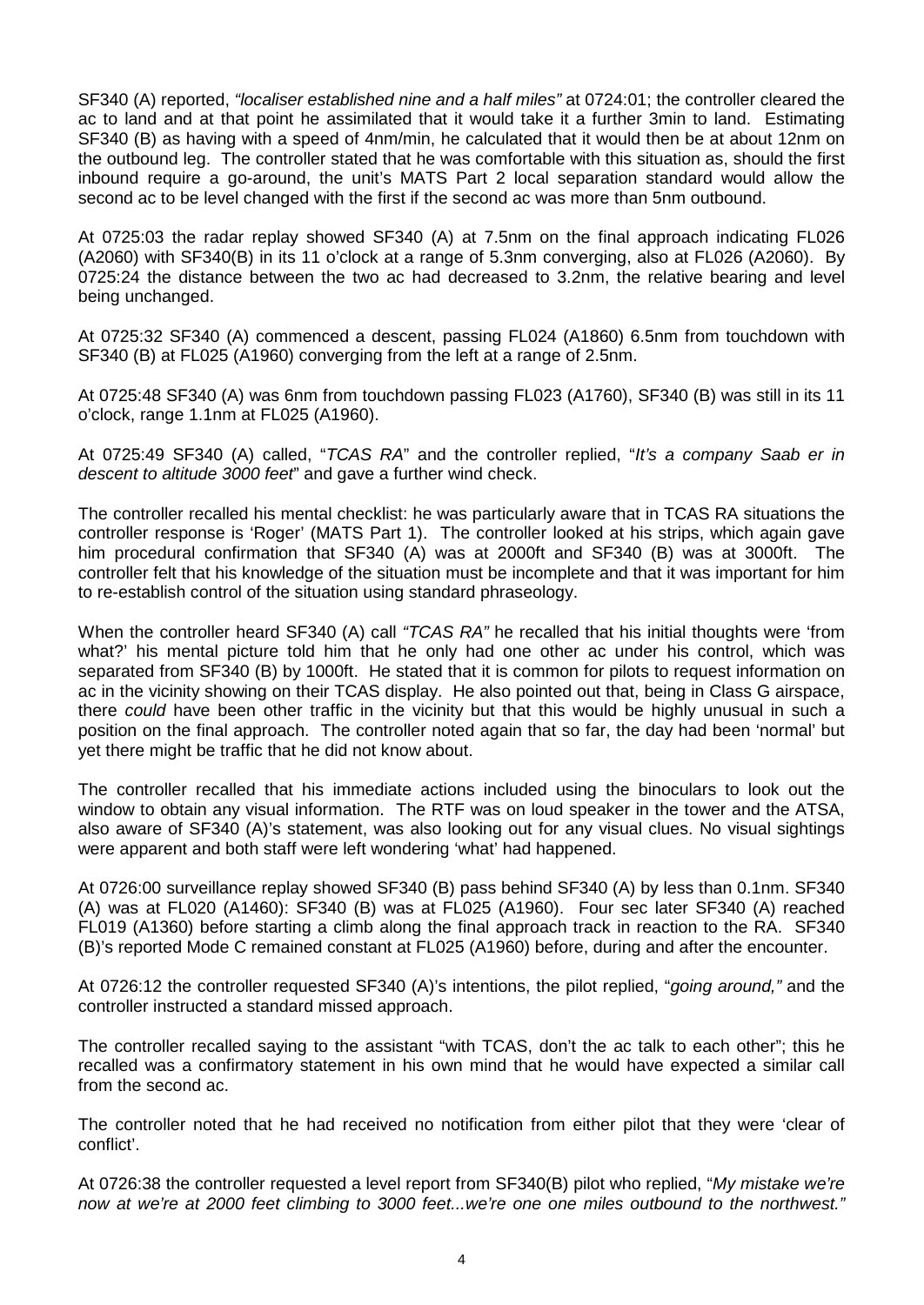When the controller heard SF340 (B) report its level as 2000ft, he immediately thought 'have I given him any indication that he can go to 2000ft?' The controller also decided that, given the ac position, he would use the local separation standard (see above) and instruct the ac to remain at 2000ft. At 0726:58 the controller instructed the ac to descend to altitude 2000ft and report localiser established. SF340 (A) had been instructed to climb to 3000ft and the controller judged that by the time SF340 (A) was in the left hand turn back to the SAY [Locator], the ac would be at 3000ft thus restoring separation.

The controller stated that the duty of care he had towards ac under his control was important and during the incident it was important for him to establish that both ac were 'OK' and to try and establish if there was a third unknown ac in the equation. His plan was then to land SF340 (B) and hold the SF340 (A), thereby 'settling the situation'.

The controller believed that the SF340 (B) pilot must have believed he was cleared for the *full* procedure with no vertical restriction i.e. the previous restriction of 3000ft had become nonapplicable.

At 0727:12 SF340 (A) was instructed to continue RW track and climb to alt 3000ft. The pilot requested entry into the SAY hold [overhead the airfield] and he replied, "*initially report reaching altitude 3000 feet".*

At 0727:53 the controller instructed SF340 (B) to report reaching 2000ft, to which the pilot replied that the ac was maintaining alt 2000ft; he then instructed SF340 (A) to take-up the SAY hold at 3000ft.

SF340 (B) continued its approach and was cleared to land from a 10nm final.

SF340 (A) remained in the SAY hold for a short period before commencing the alternate NDB procedure and landing without further incident.



Fig (2): Four sec before the CPA.

When discussing ways of preventing a re-occurrence the controller stated that re-iterating the 3000ft restriction was a possibility but he considered that pilots were 'aware' of their place in the arrival sequence. He also stated that during his training with various OJTIs, only 1 had practiced the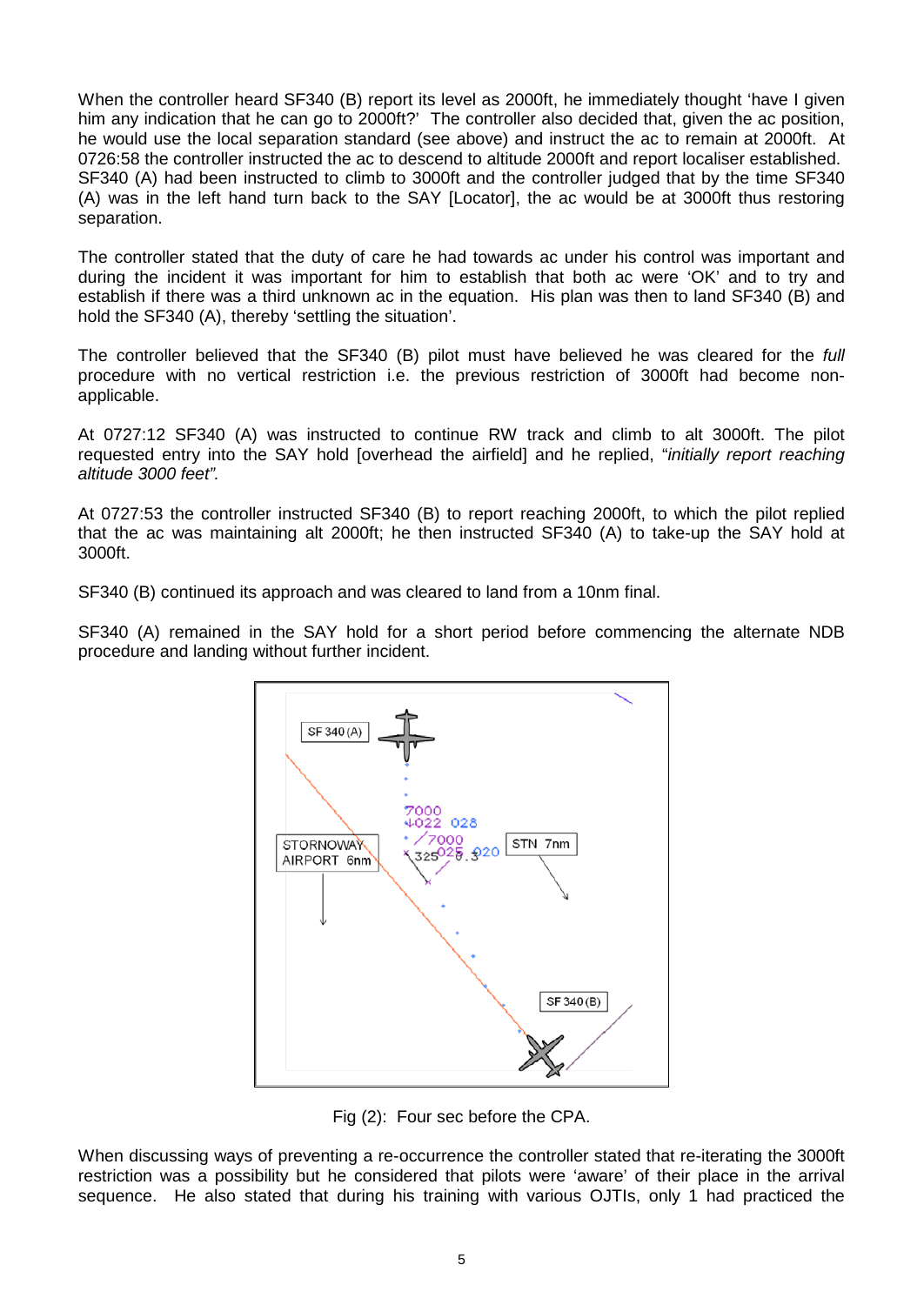repetition of level instructions and the other 2 had not. He noted that it was not normal at the unit and was perceived as increasing RTF traffic.

The controller observed that there was potential for 'tonal' feedback by pilots when previously stated clearances were re-iterated; and this too fostered a reluctance to re-iterate clearances.

The controller stated that he was familiar with the 'voice' of the SF340 (B) pilot and considered that this particular pilot's RTF, being of a highly standard nature, gave him confidence in the pilot's actions. The controller described an implicit feedback of 'trust', as opposed to a pilot that he was unfamiliar with, or a pilot that was unfamiliar with the aerodrome. The controller stated that he was used to hearing this particular pilot on 3 or 4 mornings each week.

The controller was presented with two commercial IFR inbound flights without the standard arrival time separation of 10min. He formulated a plan based on increasing the time separation between the two flights. He would then use vertical clearances to maintain procedural separation until such time as he considered he could use a local separation standard to descend the second ac for an approach.

Having extended the arrival interval between the two ac from three to seven minutes and calculating that his proposed plan would work, the controller cleared SF340(B), "*not below flight level 85 initially you are cleared the Initial Approach from the S T N runway 18".* This clearance contained a vertical restriction.

It is assumed that SF340 (B) crew were aware of SF340 (A) ahead. This should have been reenforced by the controller's provision of sequence information and that the ac was then descended procedurally following the first arrival.

After SF340 (B) went outbound from the STN the sequence of events on the flight deck is unknown as no comprehensive investigative interview was available to ATSI. However, from the evidence provided, it is assumed that there was a likelihood of some degree of automaticity on the flight deck with regard to selecting altitude 2000ft once outbound. This is supported by:

- (i) The SF340(B) pilot's recognition on the RTF that an error had been made;
- (ii) His subsequent report statement, '…3000ft is where my ac should have been…', and;
- (iii) His reporting '…I can't state without doubt how I got to this position.'

The Stornoway controller was operating in the belief that SF340 (B) would adhere to the level instructions given sequentially: i.e. 'not below FL085', amended by 'descend FL065' and then 'descend to altitude 3000ft'.

HERA Analysis [see ATSI note below] of the incident determined that the main Error Mode on the part of the controller was in planning and decision making: in so far as the controller's decision not to re-iterate the 3000ft level restriction removed a warning to the SF340 (B) crew that they should not descend when outbound from the STN. In mitigation the controller had taken several factors into consideration when he chose to state, *"…number two,"* to SF340 (B) when it went beacon outbound:

- (i) The trust he gained from familiarity with the pilots known voice and demeanour;
- (ii) The professional balance of 'restating' previously issued instructions, and;
- (iii) All the indications that, so far, the controller's plan was working to its desired effect.

[ATSI Note (1): Eurocontrol HERA-JANUS analysis on file including ICAO Human Factors issues affecting human performance in ATS proforma.]

It is not known what the SF340 (B) crew's actual interpretation/understanding of the subsequent level clearances was: or if this was allied to or contrary to the controller's belief that the levels assigned (FL065 and 3000ft) were not to be descended below until further instructed. There may therefore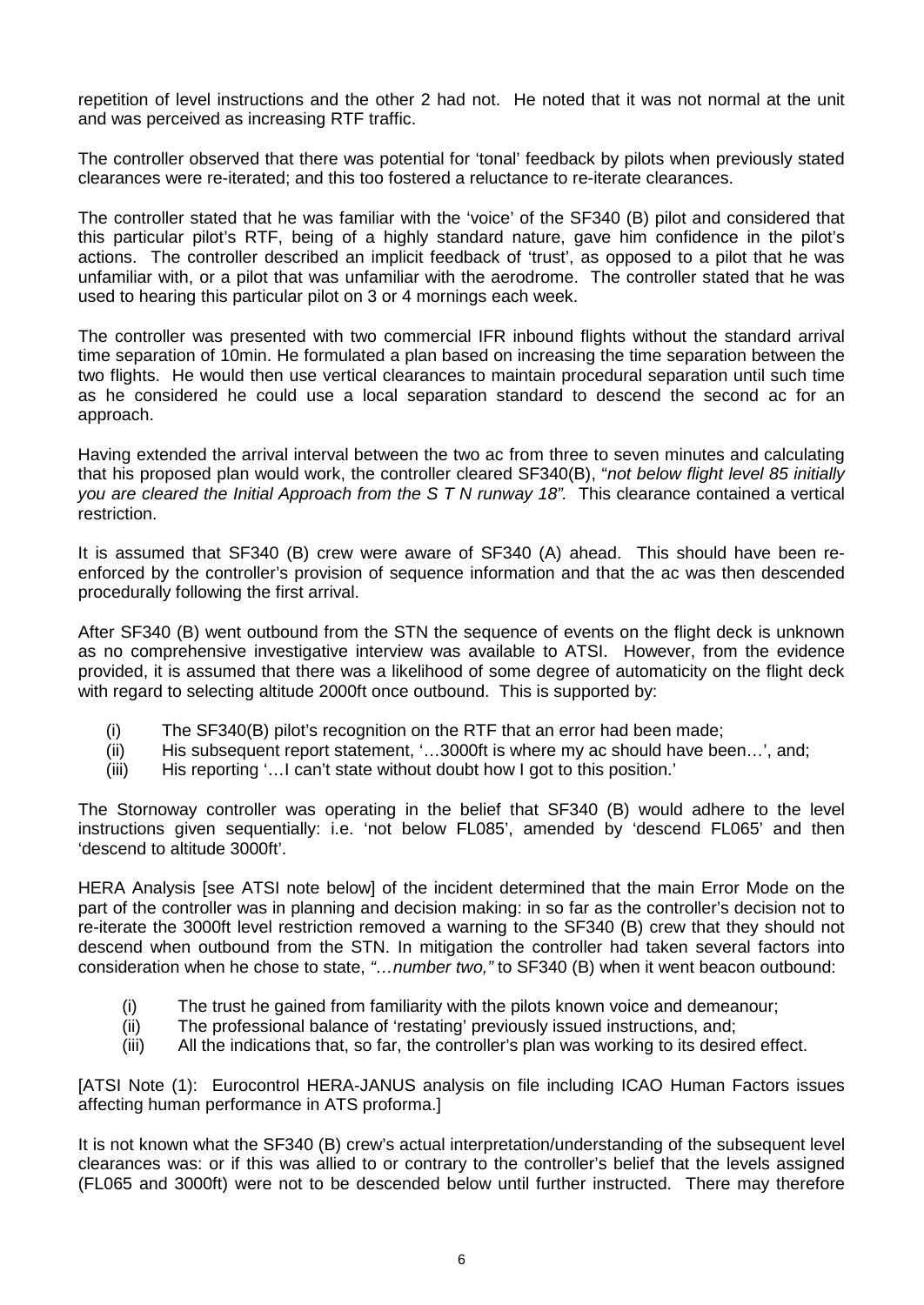have been an inherent miss-match of the controller's expectations and pilot's actions in this Class G non-surveillance Approach - PS environment.

The Airprox occurred when SF340 (B) went outbound from STN and descended from 3000ft to 2000ft and crossed the RW18 final approach in confliction with SF340 (A).

The controller made a judgement not to re-iterate the level restriction when SF340 (B) was beacon outbound based on several factors; however, the MATS Part 2 required that, if there was a need to restrict descent, it is reiterated once the pilot has reported commencing the procedure.

The controller's provision of a PS was predicated upon his belief that, having formulated a safe, orderly and expeditious plan for the benefit of the arriving ac, SF340 (B) would adhere to the previously issued 3000ft level instruction until further advised.

The exact human factors sequence of events on the flight deck of SF340 (B) was not able to be determined by this investigation.

Recommendation:

It is recommended that the CAA's Regional ATS (Northern) Inspectorate in conjunction with the unit should ensure that MATS Part 2 procedures for management of multiple ac in the approach pattern are reviewed and followed as prescribed.

### **PART B: SUMMARY OF THE BOARD'S DISCUSSIONS**

Information available included reports from the pilots of both ac, transcripts of the relevant RT frequencies, radar recordings, reports from the air traffic controller involved and reports from the appropriate ATC authorities.

Members were concerned that flexibility and expediency appear to have led the use of non-standard procedures at Stornoway. A Controller Member observed that, while standard procedures can at times appear unwieldy or inefficient, they are in place almost without exception to ensure ac safety. In assessing this incident, controller and pilot Members alike noted instances of non-standard RT and procedures that they would have expected to have been identified and corrected during routine checks.

The Board noted that the operator's arrival schedule required [and on a further check on 27 Apr still requires] arrivals at intervals closer than the IMC separation on RW18 of 10 minutes between landings. Clearly, on the many occasions when visual approaches can be conducted this is not a problem, but controllers should not allow themselves to feel pressurised into accepting a greater flow rate than (MATS Pt 2) procedures permit. Similarly, recognition of pilot's voices must not be allowed to prompt abbreviated RT.

Members considered that although the instrument approach procedure for the approach being used is satisfactory and allows for both full instrument and instrument-to-visual approaches from the VOR, it is lengthy and complex and its full use necessarily restricts traffic flow and may require following ac to hold or, as in this case, reduce speed; however, a pilot Member observed that in this case even this speed reduction achieved only 6min separation rather than the 10 required by MATS Pt 2.

Pilot Members (including one with experience of operating in the Highlands and Islands) observed that from 0716:39 the controller passed an ambiguous series of instructions to the crew of SF340 (B), beginning with "*not below flight level 85 initially you are cleared the initial approach from the S T N runway 18…",* followed shortly by, *"SF340 (B) callsign descend Flight Level Six Five" and then "(SF340 (B) callsign) descend to altitude Three Thousand Feet on the QNH ...".* Since the clearances to FL65 and altitude 3000ft did not re-clear the SF340 (B) for the Initial Approach, the